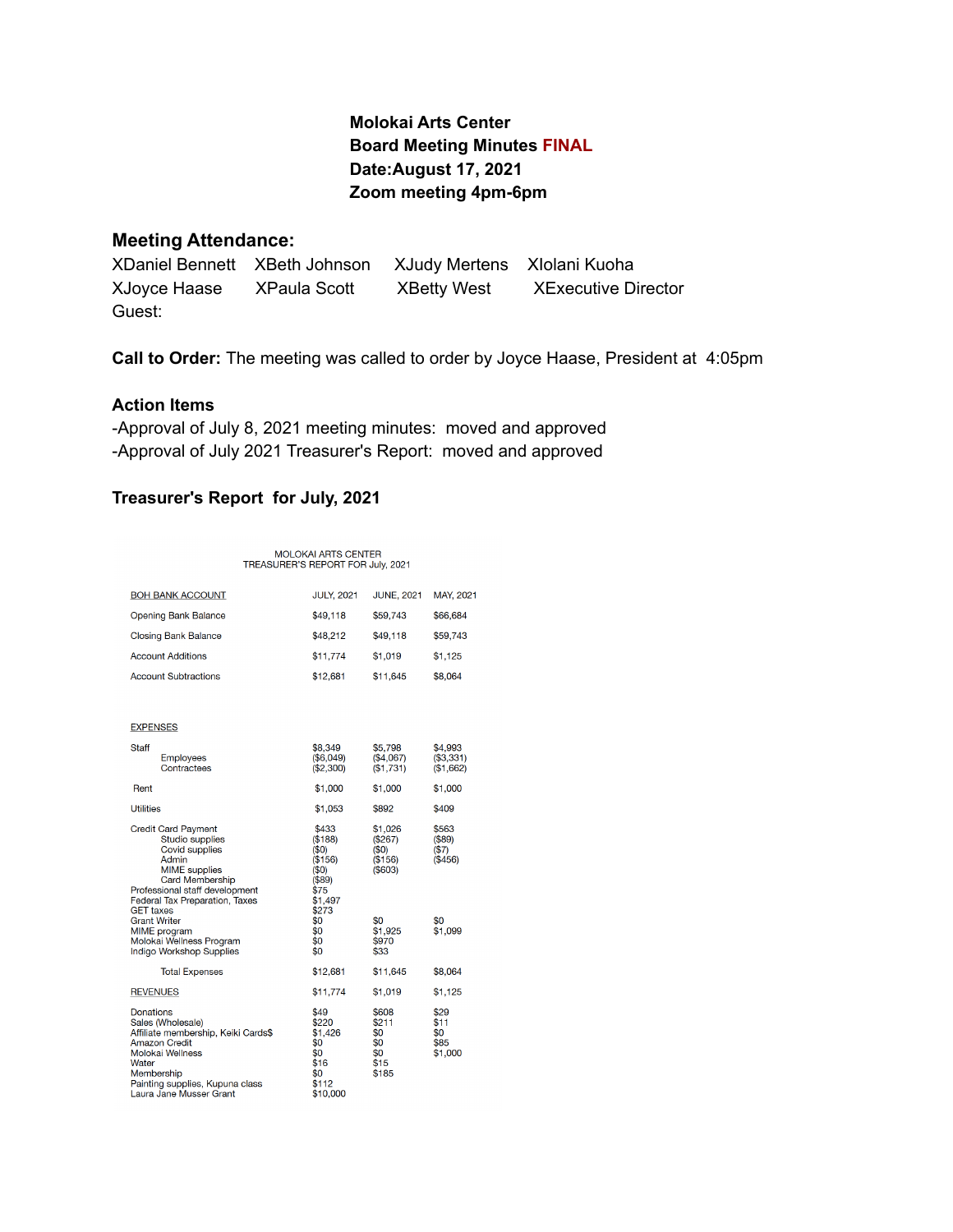Note: Board reviewed the P&L statements sent in.

### **INFORMATION:**

**Covid-19 MAC Response Update:** refer to the Executive DIrector's report.

**Board Succession (New Members and Officer Slate):** September is the last month that Joyce will facilitate the MAC meeting as a part of the transition to step down. Joyce will email each board member what their term length is.

**MAC Events (updates):**refer to the Executive Director's report**.**

**New Facilities Committee Report:** Judy Mertens presented some updates on the new facility acquisition process.

**Artist in Residence:** see Executive Director report

**Budget Committee:** tabled (only meets once a year to prepare the yearly budget)

## **Communications/Secretary/Hawaii Craftsmen Report:**

-MAC items were covered via Executive Director's report

-Hawaii Craftsmen juror here on Oct. 8th. Will need to stage artwork in the main studio Th (the day before arrival) for the juror to review. Public presentation will be done at the MAC but reservations will be required and the number will be limited to what is allowed at that time. The presentation will be recorded in order to broadcast later. In light of the COVID outbreak, no dinner with the Board will be planned. Will either take her to Hiro's or a private dinner at home.

### **Executive Director's Report:**

BUDGET & FINANCE

- Semi-Annual P&L emailed. Also 2020-2021 comparison.

- GET was paid.

- Laptop from bookkeeper will be used for all MAC work, not just QuickBooks.

Bookkeeper sent an invoice to request reimbursement.

COVID-19 MAC Response Update

- 2 cases today, 49 within last 14 days

- Reminder that COVID Protocols updated July 1 are in place as COVID mitigation. In other words, it is set up with an assumption that someone who comes into the studio may be COVID positive. We are doing our part to reduce the spread.

- Individuals quarantined by DOH should not be there, but we also cannot ask them if they are or are not COVID positive.

- We "strongly encourage" staff to be vaccinated.

- HiEMA (HI Emergency Management Agency) will be sending PPE to Molokai. ED filled out a request for gloves, full face shields, disposable masks, rubbing alcohol, disinfectant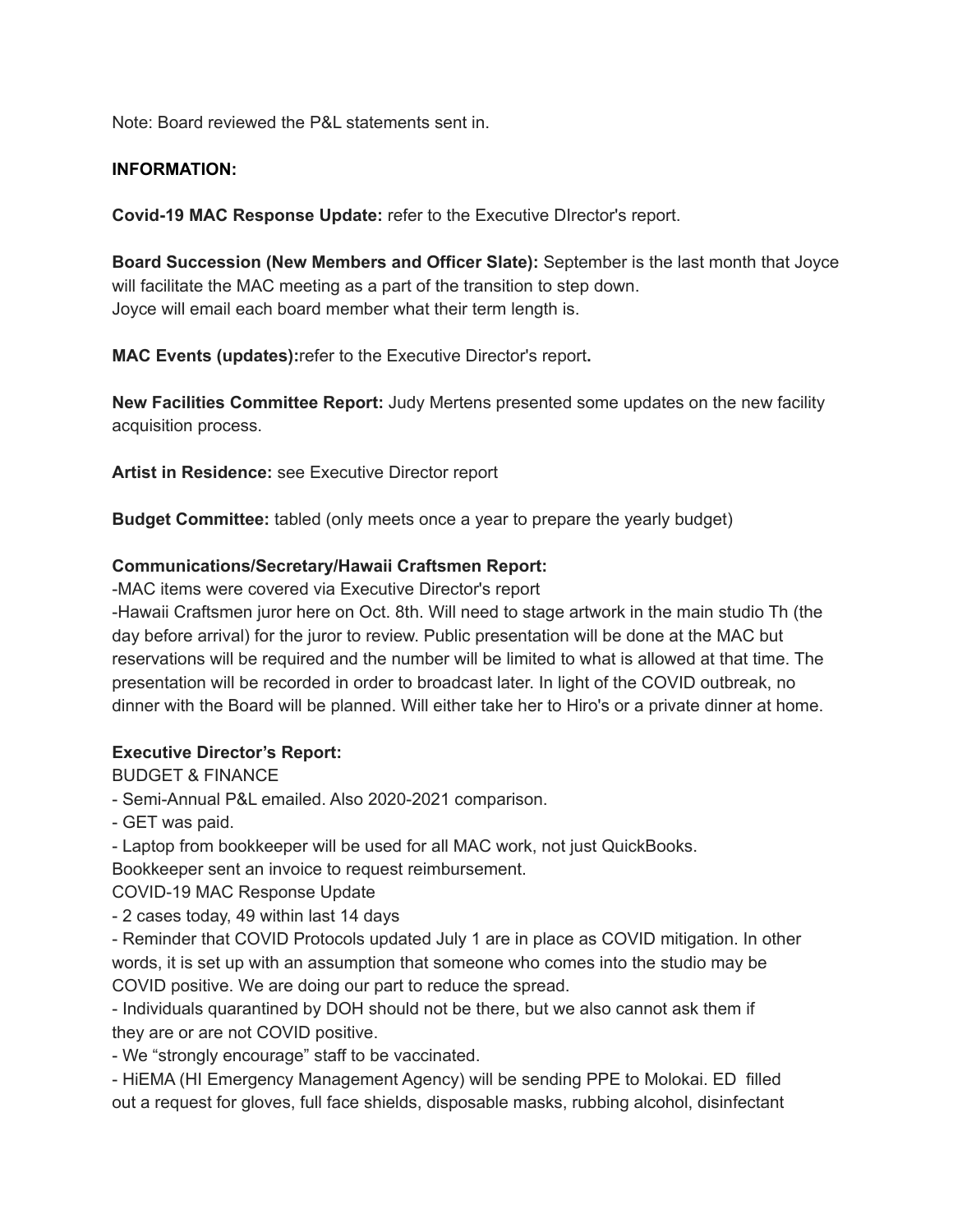wipes, and disinfectant spray bottles.

GRANTS/FUNDRAISERS

- Pana'i Aloha (Maui County OED) \$ expected by end of month.

- Maui County budget funding request. Developing request and seeking people to give oral testimony, possibly virtual. Followed up with Councilmember Keani Rawlins-Fernandez on dates for Executive meetings in September, but no response yet.

- Hawaii Community Foundation CHANGE grant denied. They suggested other funding opportunities that may be a better fit. Reason for denial: we don't have a wide enough network.

- Healy Grant pending.

- State Foundation on Culture and Arts Grant pending.

- FIUF pending.

- NEA American Rescue Plan grant pending state agency applications.

CLASSES/WORKSHOPS

- Keiki classes are going well. We only scheduled Edible Art and Watercolor for July/August because of Kualapu'u After School program, but we may extend with other Monday keiki classes in September.

- Saturday classes are full to the extent that we need to remind parents to call and reserve space. With COVID surge, we are being very cognizant of social distancing requirements, not just for the students/families, but our instructors as well.

- Bob Underwood retired but MIME will continue under 21 st Century at Kaunakakai School. Beginner Strings M/Tu 2:30p; Intermediate Strings M/Tu 3:00-3:45pm;

Advanced Strings (audition required) M/Tu 3:50-5:00pm. Open to all Molokai residents of all ages. Need to update the website.

- HA Program (Malu Kukui) planning has begun. Will schedule time to meet with Iolani and Kanoe Dudoit.

- Other workshops in planning: Indigo Dye Take 2; Nan Walters Wall Quilts MEMBER SHOW 2021

- Extended to Thursday noon because some people do not want to leave their homes. Will accept digital images.

- Juror arrives on Friday 8/20.

- Need to confirm awards: Best of 2D (\$100); Best of 3D (\$100); Best of Kupuna (\$100); Best of Show (\$300)

ARTIST IN RESIDENCE 2022

- Panelists (Alice, Paula, Beth, Iolani) have all 20 applications; scoring them and then will meet to choose from the top applicants. Selections will be made by September 30. **PARTNERSHIPS** 

- Alu Like. Spoke with Kaui Kapuni. Still on hold.

- Decision Makers. Met with OHA Trustee Luana Alapa. Renovating Molokai office for more usage by beneficiaries. Plan to rotate artwork by MAC artists in the new space for beneficiaries. I would like to start with kupuna paintings. (note: Paula will work with Alice on how to make the logistics work).

- Mālama Molokai Wellness held the first Mālama Market on Saturday. They will reserve a free space for MAC every 2nd Saturday.